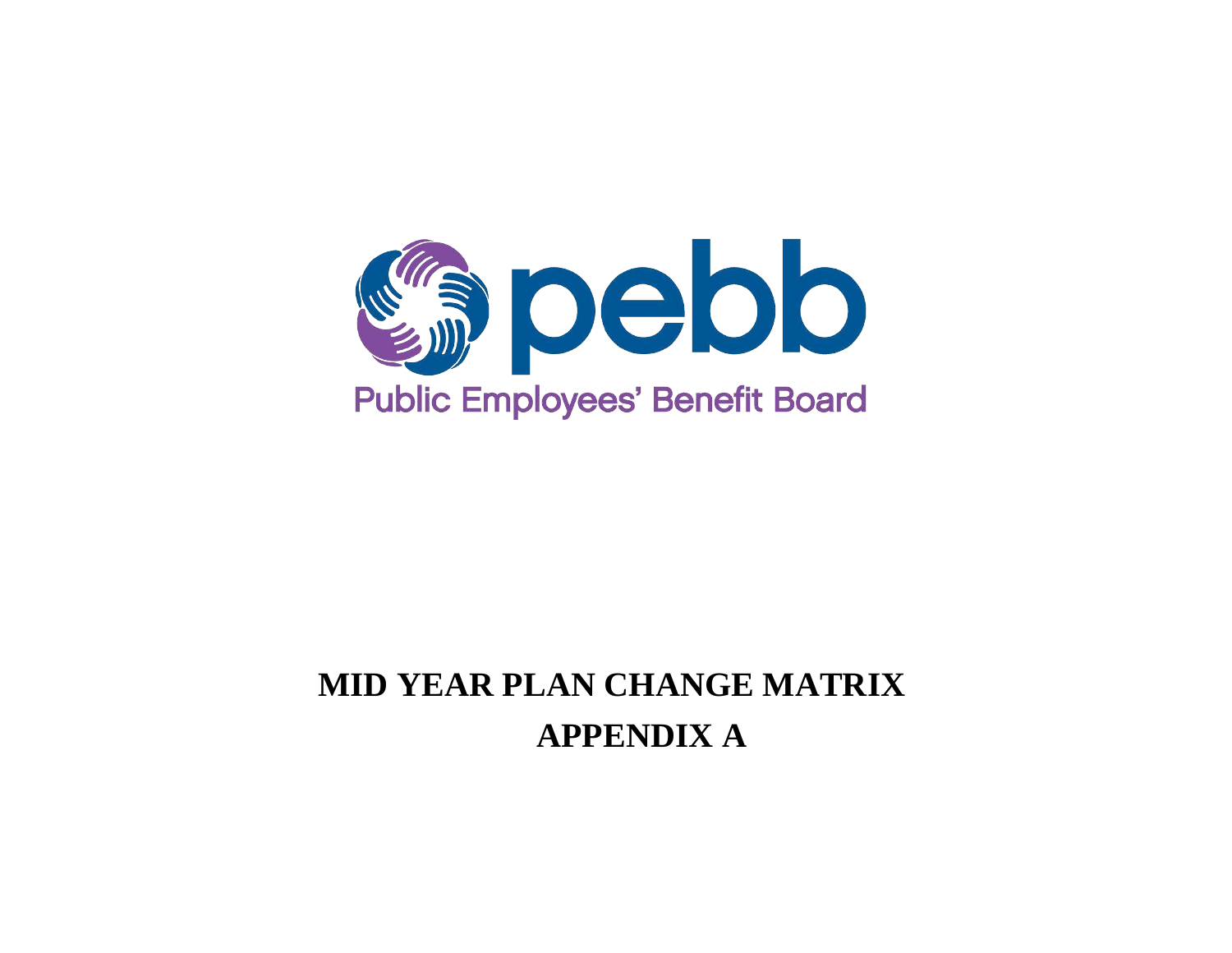Eligible employees experiencing a change in family or work status during the plan year **have 30 days from the date of the event** to make benefit plan changes or elections. The eligible employee may make only those elections that are consistent with the event. Unless otherwise noted, the effective date is the first of the month following receipt of the forms or event date, whichever is later.

## **1. Qualified Status Change (QSC)**

Is a change in family or work status that allows limited mid-year changes to benefit plans that effect eligibility for coverage.

|                                                                                                                                                                                                                          | (a) Change in Employee's Legal Marital Status or Domestic Partnership                                                                                                                                                                                                                                                                                                                                                                                                                                                                                                                                                                                                                          |                                                                                                                                                                                                                                                                                                       |                                                                                                                                                                                                                                                                                         |                                                                                                                                                                                                                                                                                                                                                                                                                                                                                     |  |  |  |
|--------------------------------------------------------------------------------------------------------------------------------------------------------------------------------------------------------------------------|------------------------------------------------------------------------------------------------------------------------------------------------------------------------------------------------------------------------------------------------------------------------------------------------------------------------------------------------------------------------------------------------------------------------------------------------------------------------------------------------------------------------------------------------------------------------------------------------------------------------------------------------------------------------------------------------|-------------------------------------------------------------------------------------------------------------------------------------------------------------------------------------------------------------------------------------------------------------------------------------------------------|-----------------------------------------------------------------------------------------------------------------------------------------------------------------------------------------------------------------------------------------------------------------------------------------|-------------------------------------------------------------------------------------------------------------------------------------------------------------------------------------------------------------------------------------------------------------------------------------------------------------------------------------------------------------------------------------------------------------------------------------------------------------------------------------|--|--|--|
| Event                                                                                                                                                                                                                    | <b>Medical, Vision &amp; Dental</b>                                                                                                                                                                                                                                                                                                                                                                                                                                                                                                                                                                                                                                                            | <b>Health Care FSA</b><br>(HCFSA)                                                                                                                                                                                                                                                                     | <b>Dependent Care FSA</b><br>(DCFSA)                                                                                                                                                                                                                                                    | <b>Optional Benefits</b><br>Term Life, AD&D, Short and Long<br><b>Term Disability</b>                                                                                                                                                                                                                                                                                                                                                                                               |  |  |  |
| <b>Gain Spouse/</b><br><b>Domestic Partner</b><br><b>Note: HIPAA</b><br>special enrollment<br>rights may also<br>apply. Refer to<br>2(a)(B)                                                                              | Enroll newly eligible spouse/domestic partner and<br>eligible dependents.<br>Under tag-along rule, election of coverage may also<br>extend to previously eligible but not yet enrolled<br>eligible dependents.<br>Employee may opt-out or decline when added to a<br>new spouse or domestic partner's plan. Remove<br>individuals who gain other coverage.<br>Coverage option change available. Changes can only<br>be made to a different plan type. (e.g., HMO to PPO<br>or PPO to HMO; or POS to PPO or POS to HMO)                                                                                                                                                                         | Enroll or increase.<br>Decrease if you become<br>eligible under new<br>spouse's health plan.<br>No change allowed<br>related to domestic<br>partnership. Expenses<br>for domestic partners<br>are not covered unless<br>your domestic partner<br>qualifies as a dependent<br>under IRS rules.         | Enroll or increase.<br>Decrease or cancel if<br>spouse makes a DCFSA<br>election under spouse's<br>plan or spouse is disabled,<br>full time student, or works<br>a different shift.<br>Cancel if spouse is not<br>employed.<br>No change allowed<br>related to domestic<br>partnership. | Employee may enroll, increase, decrease,<br>or cancel coverage even when eligibility is<br>not affected.<br>Employee is eligible for optional employee<br>life up to \$100,000 (\$20,000 increments) if<br>form is received within the 30-day window<br>of the event date.<br>An employee's enrolled domestic<br>partner who changes status to spouse is<br>not eligible for the spouse guarantee life<br>insurance.                                                                |  |  |  |
|                                                                                                                                                                                                                          |                                                                                                                                                                                                                                                                                                                                                                                                                                                                                                                                                                                                                                                                                                |                                                                                                                                                                                                                                                                                                       |                                                                                                                                                                                                                                                                                         |                                                                                                                                                                                                                                                                                                                                                                                                                                                                                     |  |  |  |
| Loss of<br><b>Spouse/Domestic</b><br>Partner (Divorce,<br>annulment, death<br>or termination of<br>domestic<br>partnership)<br><b>Note: HIPAA</b><br>special enrollment<br>rights may also<br>apply. Refer to<br>2(a)(A) | Cancel elections for ineligible spouse or domestic<br>partner and ineligible dependents. Coverage ends<br>the last day of the month in which the spouse or<br>domestic partner is no longer eligible.<br>Enroll and add eligible dependents who lost other<br>coverage.<br>Enroll from Opt-Out if you lost eligibility under<br>spouse/partner's plan and you were opting out to that<br>plan<br>Under tag-along rule, election of coverage may also<br>extend to previously eligible (but not yet enrolled)<br>eligible dependent<br>Coverage option change available. Changes can only<br>be made to a different plan type. (e.g., HMO to PPO<br>or PPO to HMO; or POS to PPO or POS to HMO) | Decrease.<br>Enroll or increase<br>election where coverage<br>is lost under spouse's<br>health plan.<br>No change allowed<br>related to domestic<br>partnership. Expenses<br>for domestic partners<br>are not covered unless<br>your domestic partner<br>qualifies as a dependent<br>under IRS rules. | Enroll or increase.<br>Decrease (e.g., cost of<br>child care decreases) or<br>cancel coverage if<br>eligibility is lost (e.g.,<br>dependent now residing<br>with spouse).<br>No change allowed<br>related to domestic<br>partnership.                                                   | Employee may enroll, increase, decrease,<br>or cancel coverage even when eligibility is<br>not affected.<br>Employee is eligible for optional employee<br>life up to \$100,000 (\$20,000 increments) if<br>form is received within the 30-day window<br>of the event date.<br>Optional spouse/domestic partner life<br>insurance must be canceled.<br>If no remaining eligible dependents:<br>Cancel Dependent Life<br>Change AD&D for employee and<br>dependents to employee only. |  |  |  |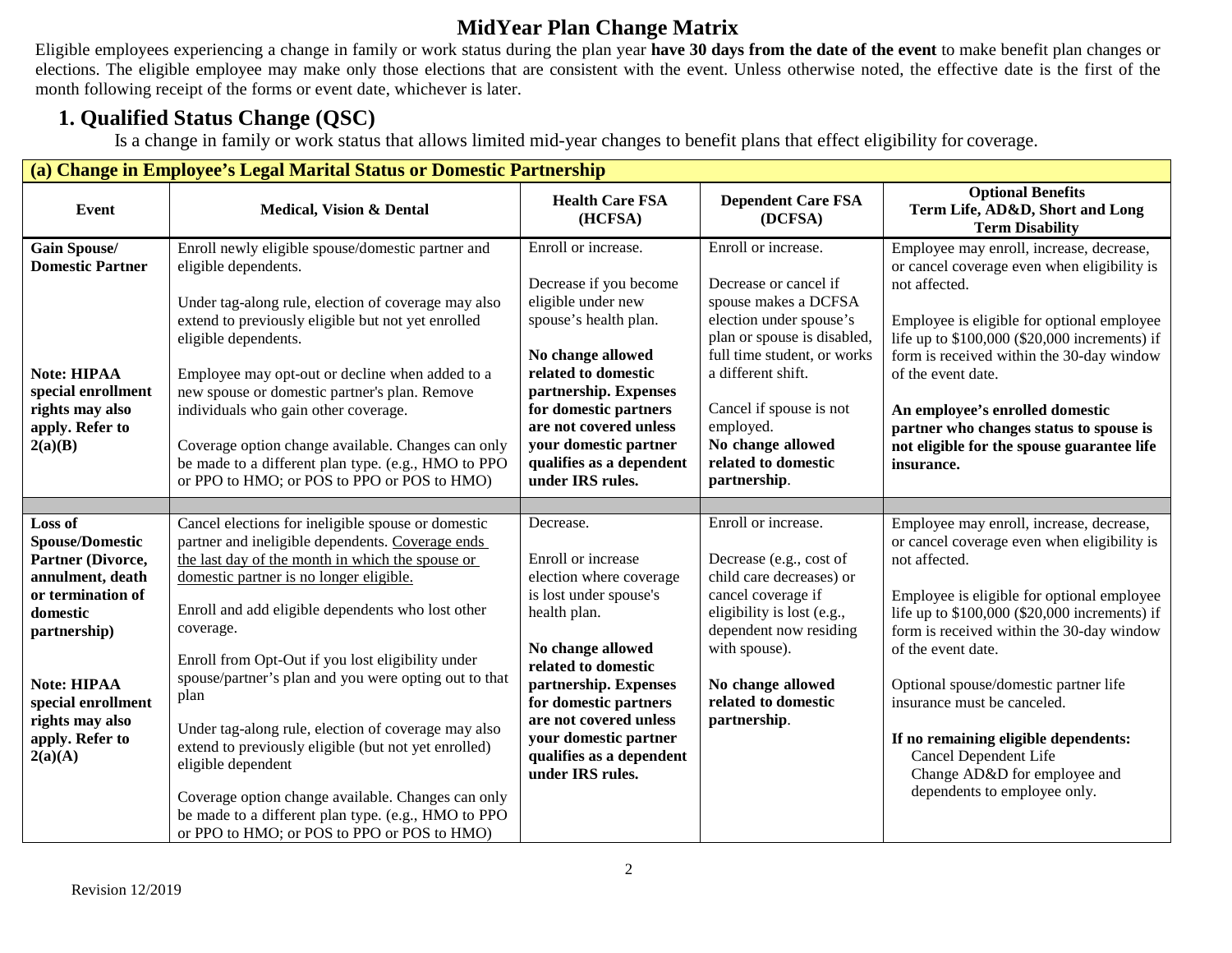Eligible employees experiencing a change in family or work status during the plan year **have 30 days from the date of the event** to make benefit plan changes or elections. The eligible employee may make only those elections that are consistent with the event. Unless otherwise noted, the effective date is the first of the month following receipt of the forms or event date, whichever is later.

|                                                                                                                                                                                                                                                                                                            | (b) Change in the Number of Employee's Dependents                                                                                                                                                                                                                                                                                                                                                                                                                                                                                                                                                                                                                                                                                                                                                                                                                                                                             |                                                                                                                                                                                                                                                                                                                     |                                                                                                                                                                                                 |                                                                                                                                                                                                                                                                            |
|------------------------------------------------------------------------------------------------------------------------------------------------------------------------------------------------------------------------------------------------------------------------------------------------------------|-------------------------------------------------------------------------------------------------------------------------------------------------------------------------------------------------------------------------------------------------------------------------------------------------------------------------------------------------------------------------------------------------------------------------------------------------------------------------------------------------------------------------------------------------------------------------------------------------------------------------------------------------------------------------------------------------------------------------------------------------------------------------------------------------------------------------------------------------------------------------------------------------------------------------------|---------------------------------------------------------------------------------------------------------------------------------------------------------------------------------------------------------------------------------------------------------------------------------------------------------------------|-------------------------------------------------------------------------------------------------------------------------------------------------------------------------------------------------|----------------------------------------------------------------------------------------------------------------------------------------------------------------------------------------------------------------------------------------------------------------------------|
| <b>Event</b>                                                                                                                                                                                                                                                                                               | <b>Medical, Vision &amp; Dental</b>                                                                                                                                                                                                                                                                                                                                                                                                                                                                                                                                                                                                                                                                                                                                                                                                                                                                                           | <b>Health Care FSA</b><br>(HCFSA)                                                                                                                                                                                                                                                                                   | <b>Dependent Care</b><br><b>FSA</b><br>(DCFSA)                                                                                                                                                  | <b>Optional Benefits</b><br>Term Life, AD&D, Short and Long<br><b>Term Disability</b>                                                                                                                                                                                      |
| <b>Gain Dependent</b><br>(Birth, placement<br>for/or adoption,<br>affidavit of<br>dependency,<br>domestic partner's<br>children by<br>affidavit of<br>domestic<br>partnership,<br>grandchild by<br>affidavit)<br><b>Note: HIPAA</b><br>special enrollment<br>rights may also<br>apply. Refer to<br>2(a)(B) | Enroll newly eligible dependents.<br>Under tag-along rule, election of coverage may also extend<br>to previously eligible (but not yet enrolled) dependents. If<br>the dependent is tag-along due to newborn the tag-along<br>individual is added prospectively.<br>Opt-Out or decline if they become eligible under<br>spouse/domestic partner's employer's plan, or remove<br>dependents who become eligible under spouse's plan.<br>Coverage option change may only be made to a different<br>plan type. (e.g., HMO to PPO or PPO to HMO; or POS to<br>PPO or POS to HMO)<br>Biological newborn's/Adopted Childs' coverage effective<br>date is moment of birth/adoption or placement for adoption<br>through the first 31 days of life. To continue coverage for<br>the dependent the employee must submit a midyear change<br>form adding the dependent. Employee must enroll<br>dependent within 30 days of event date. | Enroll or increase<br>election.<br>Cancel or decrease if you<br>become eligible under<br>new spouse's health plan.<br>No change allowed<br>related to domestic<br>partnership. Expenses<br>for domestic partners<br>are not covered unless<br>your domestic partner<br>qualifies as a dependent<br>under IRS rules. | Enroll or increase to<br>accommodate newly<br>eligible dependents<br>Cancel if spouse<br>stops working.<br>No change allowed<br>related to domestic<br>partnership.                             | Employee may enroll, increase,<br>decrease, or cancel coverage even<br>when eligibility is not affected.<br>Employee is eligible for optional<br>employee life up to \$100,000 (\$20,000<br>increments) if form is received within<br>the 30-day window of the event date. |
|                                                                                                                                                                                                                                                                                                            |                                                                                                                                                                                                                                                                                                                                                                                                                                                                                                                                                                                                                                                                                                                                                                                                                                                                                                                               |                                                                                                                                                                                                                                                                                                                     |                                                                                                                                                                                                 |                                                                                                                                                                                                                                                                            |
| <b>Loss of Dependent</b>                                                                                                                                                                                                                                                                                   | Cancel coverage for dependent that loses eligibility.<br>Coverage ends the last day of the month in which the<br>dependent is no longer eligible.<br>Coverage option change may only be made to a different<br>plan type. (e.g., HMO to PPO or PPO to HMO; or POS to<br>PPO or HMO)                                                                                                                                                                                                                                                                                                                                                                                                                                                                                                                                                                                                                                           | Decrease.<br>No change allowed<br>related to domestic<br>partnership. Expenses<br>for domestic partners<br>are not covered unless<br>your domestic partner<br>qualifies as a dependent<br>under IRS rules.                                                                                                          | Decrease.<br>Cancel enrollment if<br>the dependent being<br>removed is the last<br>eligible dependent<br>for dependent care<br>FSA.<br>No change allowed<br>related to domestic<br>partnership. | Employee may enroll, increase,<br>decrease, or cancel coverage even<br>when eligibility is not affected.<br>If no remaining eligible dependents:<br><b>Cancel Dependent Life</b><br>Change AD&D for employee &<br>dependents to employee only.                             |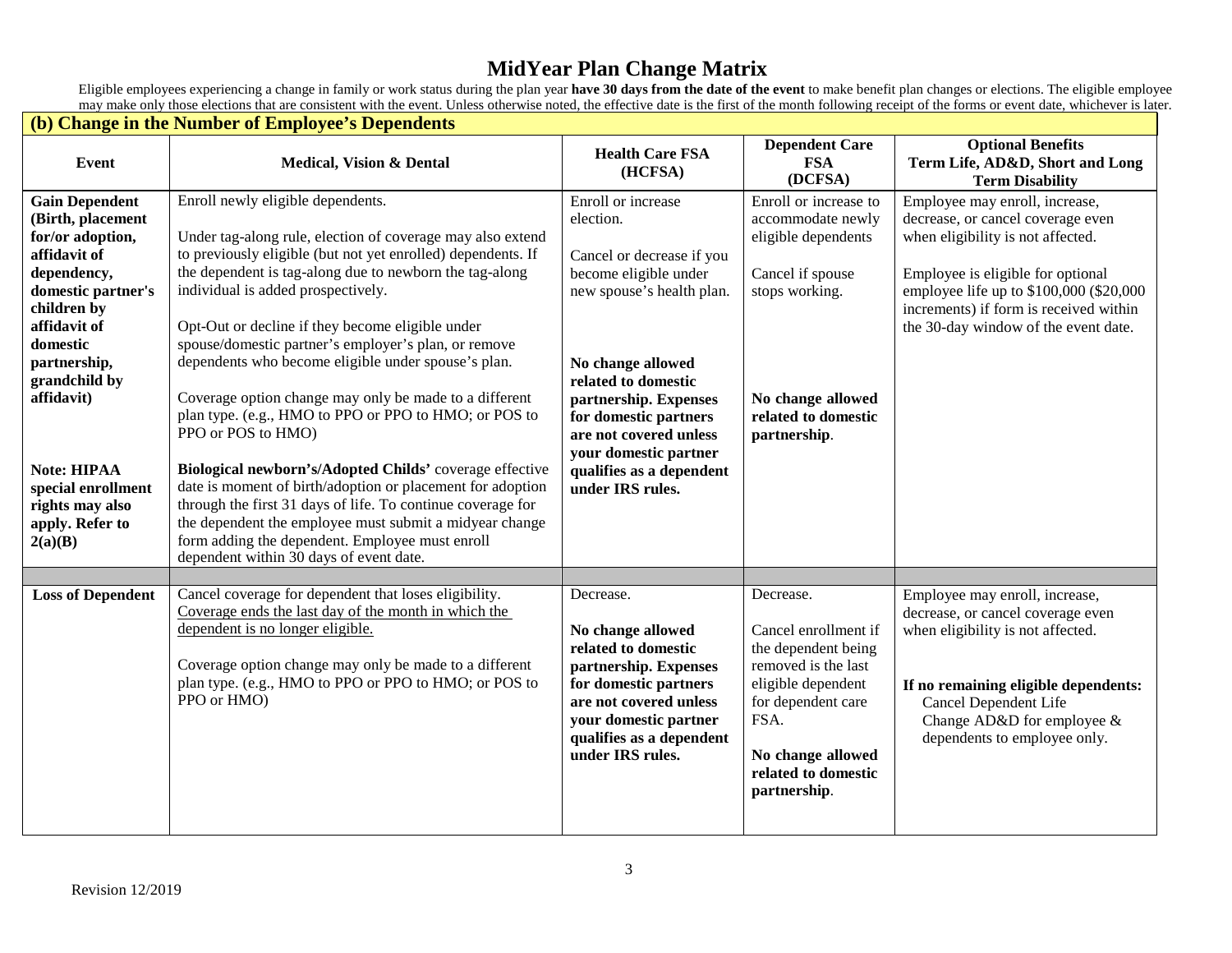Eligible employees experiencing a change in family or work status during the plan year **have 30 days from the date of the event** to make benefit plan changes or elections. The eligible employee may make only those elections that are consistent with the event. Unless otherwise noted, the effective date is the first of the month following receipt of the forms or event date, whichever is later.

| (c) Change in Employment Status of Employee, Spouse, or Domestic Partner (or other change in Employment Status) that Affects<br>Eligibility.                                                                                                     |                                                                                                                                                                                                                                                                                                                                                                                                                                                    |                                                                                                                                                                                                                                                                                                                                                                                                            |                                                                                                                                                                                                                                                                              |                                                                                                             |  |  |
|--------------------------------------------------------------------------------------------------------------------------------------------------------------------------------------------------------------------------------------------------|----------------------------------------------------------------------------------------------------------------------------------------------------------------------------------------------------------------------------------------------------------------------------------------------------------------------------------------------------------------------------------------------------------------------------------------------------|------------------------------------------------------------------------------------------------------------------------------------------------------------------------------------------------------------------------------------------------------------------------------------------------------------------------------------------------------------------------------------------------------------|------------------------------------------------------------------------------------------------------------------------------------------------------------------------------------------------------------------------------------------------------------------------------|-------------------------------------------------------------------------------------------------------------|--|--|
| <b>Event</b>                                                                                                                                                                                                                                     | <b>Medical, Vision &amp; Dental</b>                                                                                                                                                                                                                                                                                                                                                                                                                | <b>Health Care FSA</b><br>(HCFSA)                                                                                                                                                                                                                                                                                                                                                                          | <b>Dependent Care FSA</b><br>(DCFSA)                                                                                                                                                                                                                                         | <b>Optional Benefits</b><br>Term Life, AD&D, Short and<br><b>Long Term Disability</b>                       |  |  |
| Change in<br><b>Employment</b><br>Status (e.g., PT to<br>FT, FT to PT,<br>return from<br>specific leave,<br>strike, lockout)<br>A change from PT<br>to FT or FT to PT<br>must be a change in<br>the HR system, not a<br>change in work<br>hours. | Enroll and add eligible dependents if eligibility is gained for<br>the plan.<br>Opt-Out with other coverage or decline.<br>A transfer from one agency to a different agency or an<br>agency to a university with no break in coverage and no HR<br>position change does not allow changes to enrollments.<br>Coverage option change may only be made to a different<br>plan type. (e.g., HMO to PPO or PPO to HMO; or POS to<br>PPO or POS to HMO) | Enroll when hired or<br>return from leave.                                                                                                                                                                                                                                                                                                                                                                 | Enroll<br>Enroll, increase, decrease<br>or cancel when change in<br>work hours, or spouse<br>works different shift.                                                                                                                                                          | Employee may enroll, increase,<br>decrease, or cancel coverage<br>even when eligibility is not<br>affected. |  |  |
|                                                                                                                                                                                                                                                  |                                                                                                                                                                                                                                                                                                                                                                                                                                                    |                                                                                                                                                                                                                                                                                                                                                                                                            |                                                                                                                                                                                                                                                                              |                                                                                                             |  |  |
| Change in<br><b>Employment</b><br><b>Status for</b><br><b>Spouse/Domestic</b><br><b>Partner</b><br>(e.g., PT to FT, FT<br>to PT, return from<br>specific leave,<br>strike, lockout)                                                              | Enroll and add eligible dependents if other coverage was<br>lost.<br>Provided that eligibility was gained under spouse/domestic<br>partner's plan, employee may opt-out to the other coverage<br>or decline PEBB coverage.<br>Remove individuals who gain other coverage.<br>Coverage option change may only be made to a different<br>plan type. (e.g., HMO to PPO or PPO to HMO; or POS to<br>PPO or POS to HMO)                                 | Decrease or cancel<br>election if employee gains<br>eligibility under spouse's<br>health coverage.<br>Enroll or increase election<br>to reflect loss of<br>eligibility under spouse's<br>health coverage.<br>No change allowed<br>related to domestic<br>partnership. Expenses<br>for domestic partners<br>are not covered unless<br>your domestic partner<br>qualifies as a dependent<br>under IRS rules. | Enroll or increase<br>Decrease or cancel when<br>need for dependent care is<br>eliminated or decreases.<br>Enroll, increase, decrease<br>or cancel when change in<br>work hours or spouse works<br>different shift.<br>No change allowed related<br>to domestic partnership. | Employee may enroll, increase,<br>decrease, or cancel coverage<br>even when eligibility is not<br>affected. |  |  |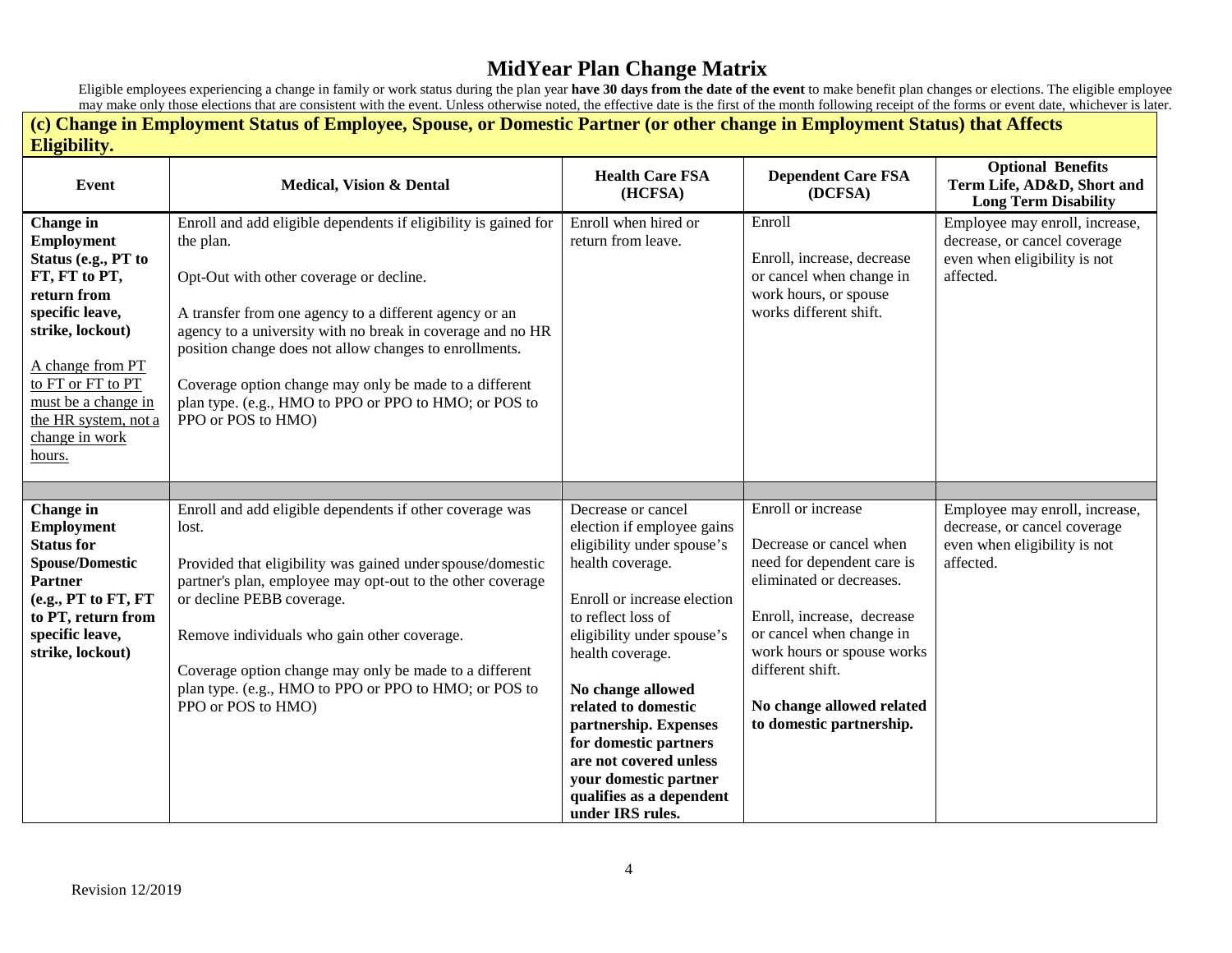Eligible employees experiencing a change in family or work status during the plan year **have 30 days from the date of the event** to make benefit plan changes or elections. The eligible employee may make only those elections that are consistent with the event. Unless otherwise noted, the effective date is the first of the month following receipt of the forms or event date, whichever is later.

#### **(d) Termination of Employment of Employee, (or other change in Status) that Causes Loss of Eligibility.**

|                                                                                                                                                                 |                                                                                                                                                                                                                                                                                                                         | <u>u) i chimiativn vi Employment of Employee, (of other change in Status) that Causes Loss of Englomty.</u><br><b>Health Care FSA</b>                                                                                                                           | <b>Dependent Care FSA</b>                                                                       | <b>Optional Benefits</b>                                                                                                                                                                                                                                                                                                                                    |
|-----------------------------------------------------------------------------------------------------------------------------------------------------------------|-------------------------------------------------------------------------------------------------------------------------------------------------------------------------------------------------------------------------------------------------------------------------------------------------------------------------|-----------------------------------------------------------------------------------------------------------------------------------------------------------------------------------------------------------------------------------------------------------------|-------------------------------------------------------------------------------------------------|-------------------------------------------------------------------------------------------------------------------------------------------------------------------------------------------------------------------------------------------------------------------------------------------------------------------------------------------------------------|
| Event                                                                                                                                                           | <b>Medical, Vision &amp; Dental</b>                                                                                                                                                                                                                                                                                     | (HCFSA)                                                                                                                                                                                                                                                         | (DCFSA)                                                                                         | Term Life, AD&D, Short<br>and Long Term Disability                                                                                                                                                                                                                                                                                                          |
| <b>Employee ends</b><br>employment or Other<br><b>Change in Employment</b><br><b>Status that causes loss of</b><br>eligibility. (e.g., unpaid<br>leave, strike) | Enrollment ends at the end of the<br>month in which the employee<br>ceases to meet eligibility.                                                                                                                                                                                                                         | Enrollment ends at the end of the<br>month in which the employee ceases<br>to meet eligibility.<br>If there is a positive balance in the<br>HCFSA account at the end of<br>employment, member may continue<br>under COBRA, (contributions will<br>be post tax). | Enrollment ends at the end of the month in<br>which the employee ceases to meet<br>eligibility. | Enrollment ends at the end of<br>the month in which the<br>employee ceases to meet<br>eligibility.<br>An employee on protected or<br>unprotected LWOP may pay<br>premiums for 12 months for<br>optional life insurance and<br>AD&D.<br>If you lose eligibility you may<br>continue the life insurance<br>coverage through portability.                      |
|                                                                                                                                                                 |                                                                                                                                                                                                                                                                                                                         |                                                                                                                                                                                                                                                                 |                                                                                                 |                                                                                                                                                                                                                                                                                                                                                             |
| <b>Termination and Return</b><br>to work with a break in<br>coverage but within 12<br>months                                                                    | Prior elections are automatically<br>reinstated (except FSAs.<br>Commuter Accounts, and Long<br>Term Care) the first of the month<br>following rehire date.<br>Employee may make plan<br>changes within 30 days of rehire<br>date.<br>Changes are prospective (first of<br>the month following receipt of the<br>form). | Enroll                                                                                                                                                                                                                                                          | Enroll                                                                                          | Prior elections automatically<br>reinstated.<br>An employee returning to<br>work who ported their<br>previous life insurance or<br>enrolled in retiree life cannot<br>be enrolled in active life<br>insurance while the ported or<br>retiree life is still current.<br>Note: Option for retiree life is<br>only available once when an<br>employee retires. |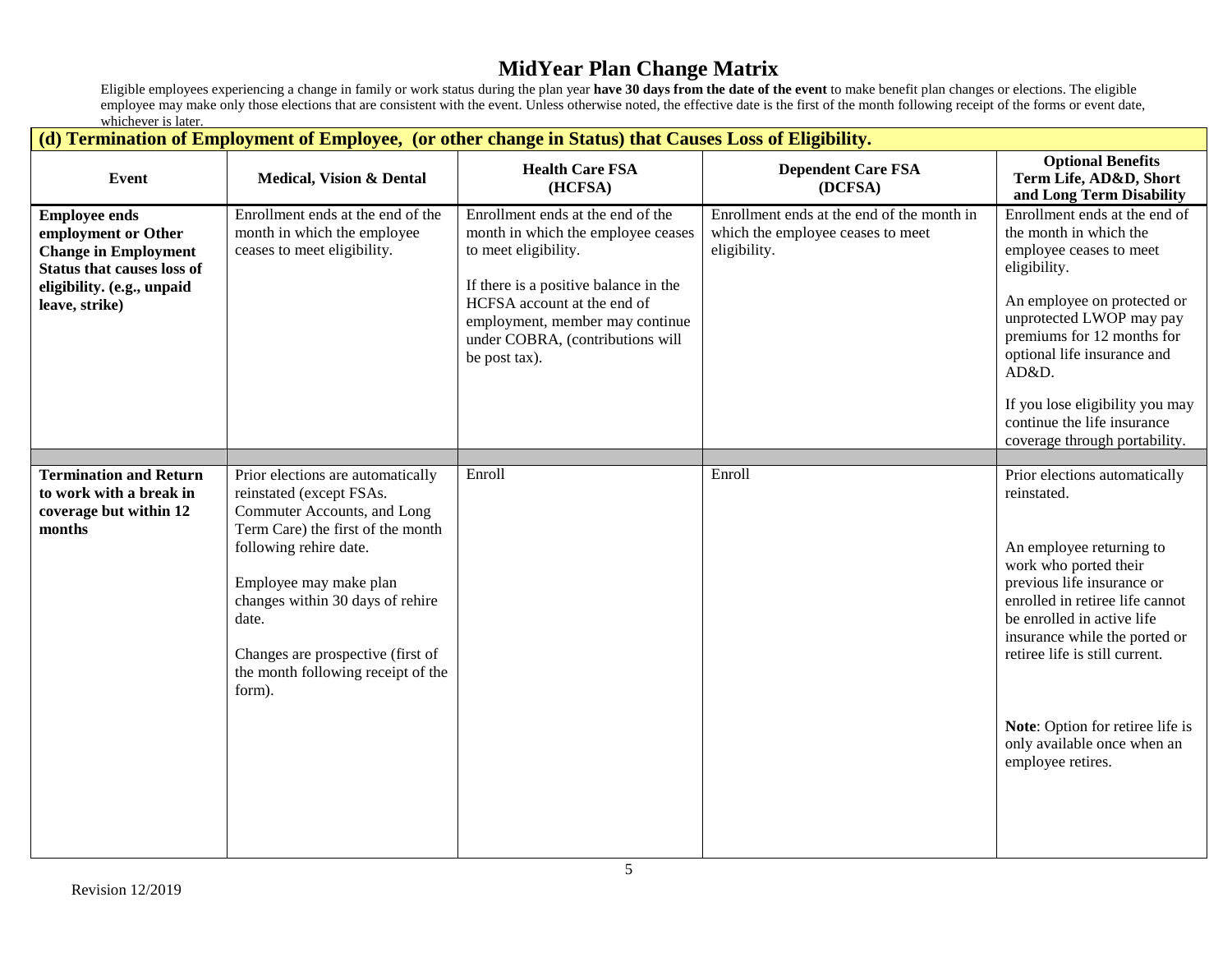Eligible employees experiencing a change in family or work status during the plan year **have 30 days from the date of the event** to make benefit plan changes or elections. The eligible employee may make only those elections that are consistent with the event. Unless otherwise noted, the effective date is the first of the month following receipt of the forms or event date, whichever is later.

| (d) Termination of Employment by Spouse or Domestic Partner (or other change in Status) that Causes Loss of Eligibility. |                                       |                                   |                                              |                                                                                |  |  |
|--------------------------------------------------------------------------------------------------------------------------|---------------------------------------|-----------------------------------|----------------------------------------------|--------------------------------------------------------------------------------|--|--|
| Event                                                                                                                    | <b>Medical, Vision &amp; Dental</b>   | <b>Health Care FSA</b><br>(HCFSA) | <b>Dependent Care FSA</b><br>(DCFSA)         | <b>Optional Benefits</b><br>Term Life, AD&D, Short<br>and Long Term Disability |  |  |
|                                                                                                                          |                                       |                                   |                                              |                                                                                |  |  |
| <b>Termination of Spouse's</b>                                                                                           | Enroll and add eligible dependents    | Enroll or increase election to    | Enroll or increase election if spouse or     | Employee may enroll,                                                           |  |  |
| or Domestic Partner's                                                                                                    | who lose coverage under spouse's or   | reflect loss of eligibility for   | dependent loses eligibility for Dependent    | increase, decrease, or cancel                                                  |  |  |
| <b>Employment</b> (or other                                                                                              | domestic partner's plan.              | health coverage.                  | Care FSA                                     | coverage even when eligibility                                                 |  |  |
| change in employment                                                                                                     |                                       |                                   |                                              | is not affected.                                                               |  |  |
| status resulting in a loss of                                                                                            | Under tag-along rule, election of     |                                   | Employee may decrease or cancel election     |                                                                                |  |  |
| eligibility under their                                                                                                  | coverage may also extend to           | No change allowed related to      | to reflect loss of eligibility for coverage. |                                                                                |  |  |
| employer's plan)                                                                                                         | previously eligible (but not yet      | domestic partnership.             |                                              |                                                                                |  |  |
|                                                                                                                          | enrolled) eligible dependents.        | <b>Expenses for domestic</b>      | Cancel if spouse stops working.              |                                                                                |  |  |
|                                                                                                                          |                                       | partners are not covered          |                                              |                                                                                |  |  |
| <b>Note: HIPAA special</b>                                                                                               | Coverage option change may only be    | unless your domestic partner      | No change allowed related to domestic        |                                                                                |  |  |
| enrollment rights may also                                                                                               | made to a different plan type. (e.g., | qualifies as a dependent under    | partnership.                                 |                                                                                |  |  |
| apply. Refer to $2(a)(A)$                                                                                                | HMO to PPO or PPO to HMO; or          | <b>IRS</b> rules.                 |                                              |                                                                                |  |  |
|                                                                                                                          | POS to PPO or HMO)                    |                                   |                                              |                                                                                |  |  |
|                                                                                                                          |                                       |                                   |                                              |                                                                                |  |  |
|                                                                                                                          |                                       |                                   |                                              |                                                                                |  |  |
|                                                                                                                          |                                       |                                   |                                              |                                                                                |  |  |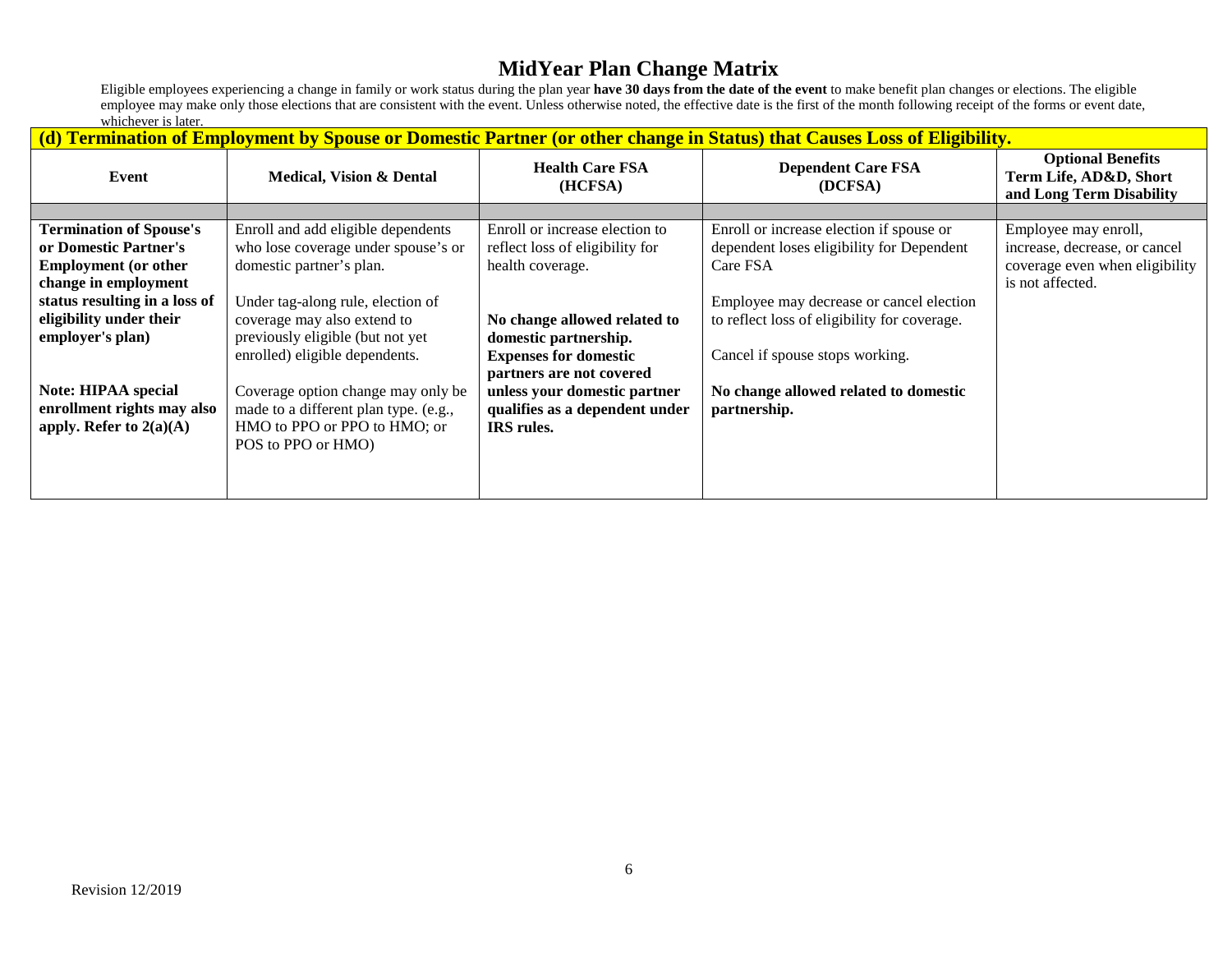Eligible employees experiencing a change in family or work status during the plan year **have 30 days from the date of the event** to make benefit plan changes or elections. The eligible employee may make only those elections that are consistent with the event. Unless otherwise noted, the effective date is the first of the month following receipt of the forms or event date, whichever is later.

|                                                                                   | (e) Change in Place of Residence of Employee                                                                                                                                                                               |                        |                           |                                                                                                             |
|-----------------------------------------------------------------------------------|----------------------------------------------------------------------------------------------------------------------------------------------------------------------------------------------------------------------------|------------------------|---------------------------|-------------------------------------------------------------------------------------------------------------|
| Event                                                                             | <b>Medical, Vision &amp; Dental</b>                                                                                                                                                                                        | <b>Health Care FSA</b> | <b>Dependent Care FSA</b> | <b>Optional Benefits</b><br>Term Life, AD&D, Short<br>and Long Term Disability                              |
| Move by the employee<br>that causes a loss of<br>eligibility for a health<br>plan | Cancel or enroll if the change in<br>employee's residence affects eligibility<br>for coverage.                                                                                                                             | No change allowed      | No change allowed         | Employee may enroll,<br>increase, decrease, or cancel<br>coverage even when eligibility<br>is not affected. |
|                                                                                   | Coverage option change may only be<br>made to a different plan type. (e.g.,<br>HMO to PPO or PPO to HMO; or POS<br>to PPO or HMO)                                                                                          |                        |                           |                                                                                                             |
|                                                                                   | Under tag-along rule, election of<br>coverage may also extend to previously<br>eligible (but not yet enrolled) eligible<br>dependents.                                                                                     |                        |                           |                                                                                                             |
|                                                                                   | Note: When address changes are made<br>online, the PDB system will notify<br>employee of loss of eligibility and<br>inform employee to select another plan<br>by submitting appropriate forms to the<br>agency/university. |                        |                           |                                                                                                             |

 $\mathbf{r}$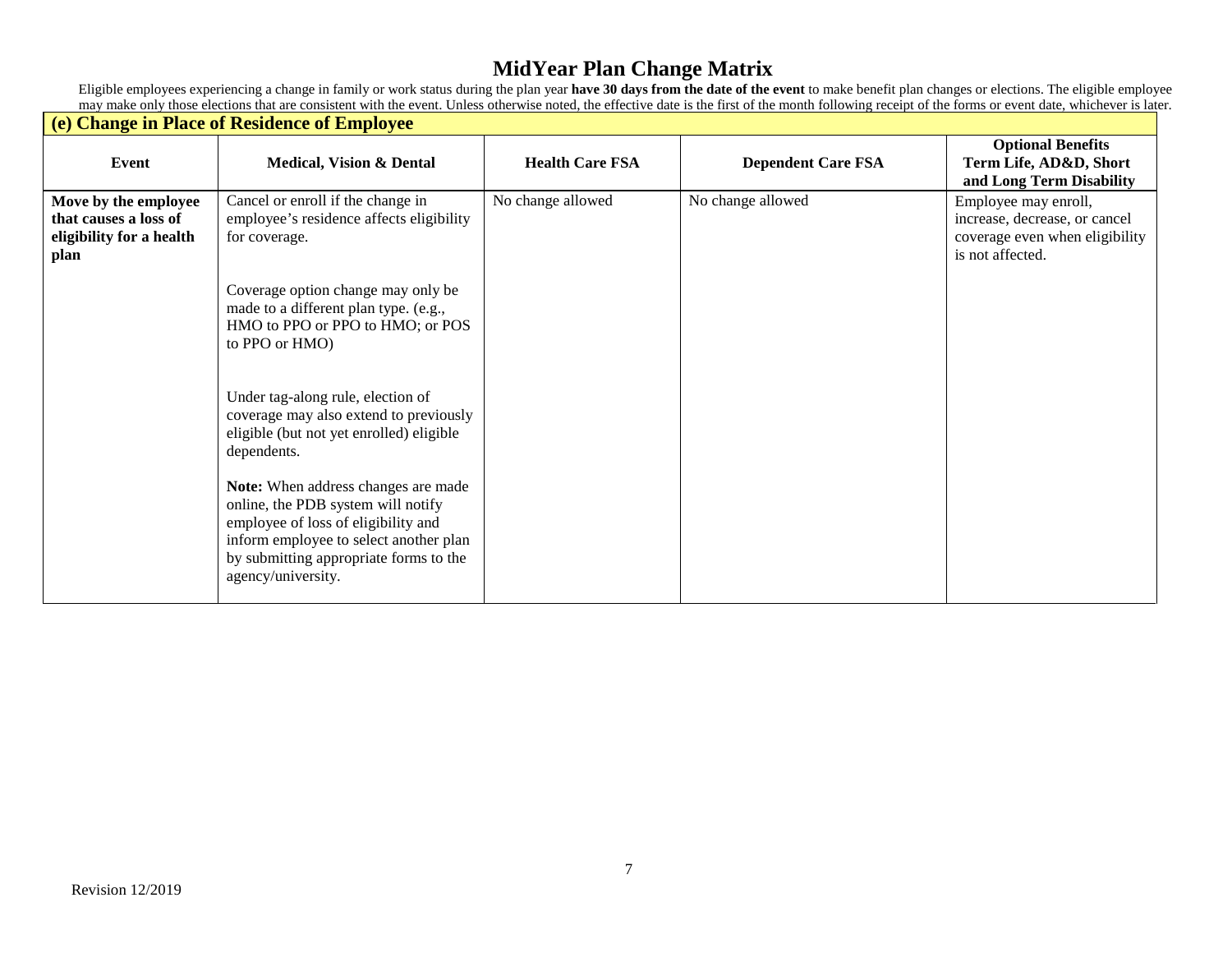Eligible employees experiencing a change in family or work status during the plan year **have 30 days from the date of the event** to make benefit plan changes or elections. The eligible employee may make only those elections that are consistent with the event. Unless otherwise noted, the effective date is the first of the month following receipt of the forms or event date, whichever is later.

#### **2. HIPAA Special Enrollment Rights –** A HIPAA special enrollment event is also a Midyear Plan Change. Under HIPAA health plans are required to provide special enrollment opportunities for certain eligible individuals. The effective date is determined by HIPAA regulations.

| (a) HIPAA Special Enrollment Rights                                                                                                                                                                                                                                                                              |                                                                                                                                                                                                                                                                                                                                                                                                                                                                                                                                                                                                                                          |                                   |                                      |                                                                                |  |  |
|------------------------------------------------------------------------------------------------------------------------------------------------------------------------------------------------------------------------------------------------------------------------------------------------------------------|------------------------------------------------------------------------------------------------------------------------------------------------------------------------------------------------------------------------------------------------------------------------------------------------------------------------------------------------------------------------------------------------------------------------------------------------------------------------------------------------------------------------------------------------------------------------------------------------------------------------------------------|-----------------------------------|--------------------------------------|--------------------------------------------------------------------------------|--|--|
| <b>Event</b>                                                                                                                                                                                                                                                                                                     | <b>Medical, Vision &amp; Dental</b>                                                                                                                                                                                                                                                                                                                                                                                                                                                                                                                                                                                                      | <b>Health Care FSA</b><br>(HCFSA) | <b>Dependent Care FSA</b><br>(DCFSA) | <b>Optional Benefits</b><br>Term Life, AD&D, Short<br>and Long Term Disability |  |  |
| <b>Special Enrollment for Loss of</b><br><b>Health Coverage</b>                                                                                                                                                                                                                                                  | Enroll and add eligible dependents who lose<br>coverage.                                                                                                                                                                                                                                                                                                                                                                                                                                                                                                                                                                                 | No changes                        | No changes                           | No changes                                                                     |  |  |
| If employee or eligible dependents<br>are enrolled under another group<br>health plan and lose coverage under<br>the plan, they are eligible for PEBB<br>plans. If the form is received within<br>30 days of the event the enrollment<br>is retroactive. If received after 30<br>days enrollment is prospective. | Under tag-along rule, election of coverage may<br>also extend to previously eligible (but not yet<br>enrolled) dependents.                                                                                                                                                                                                                                                                                                                                                                                                                                                                                                               |                                   |                                      |                                                                                |  |  |
|                                                                                                                                                                                                                                                                                                                  |                                                                                                                                                                                                                                                                                                                                                                                                                                                                                                                                                                                                                                          |                                   |                                      |                                                                                |  |  |
| <b>Special Enrollment for Gain of</b><br><b>New Dependent by Marriage,</b><br><b>Birth, Adoption, or Placement for</b><br><b>Adoption</b>                                                                                                                                                                        | Enroll and add eligible dependents.<br>Under tag-along rule, election of coverage may<br>also extend to previously eligible (but not yet<br>enrolled) dependents.<br>Biological newborn's/Adopted Childs'<br>coverage effective date is moment of<br>birth/adoption or placement for adoption<br>through the first 31 days of life.<br>To continue coverage for the dependent the<br>employee must submit a midyear change form<br>adding the dependent. Employee must enroll<br>dependent within 30 days of event date.<br>Coverage due to marriage is prospective<br>(effective the first of the month following<br>receipt of forms). | No changes                        | No changes                           | No changes                                                                     |  |  |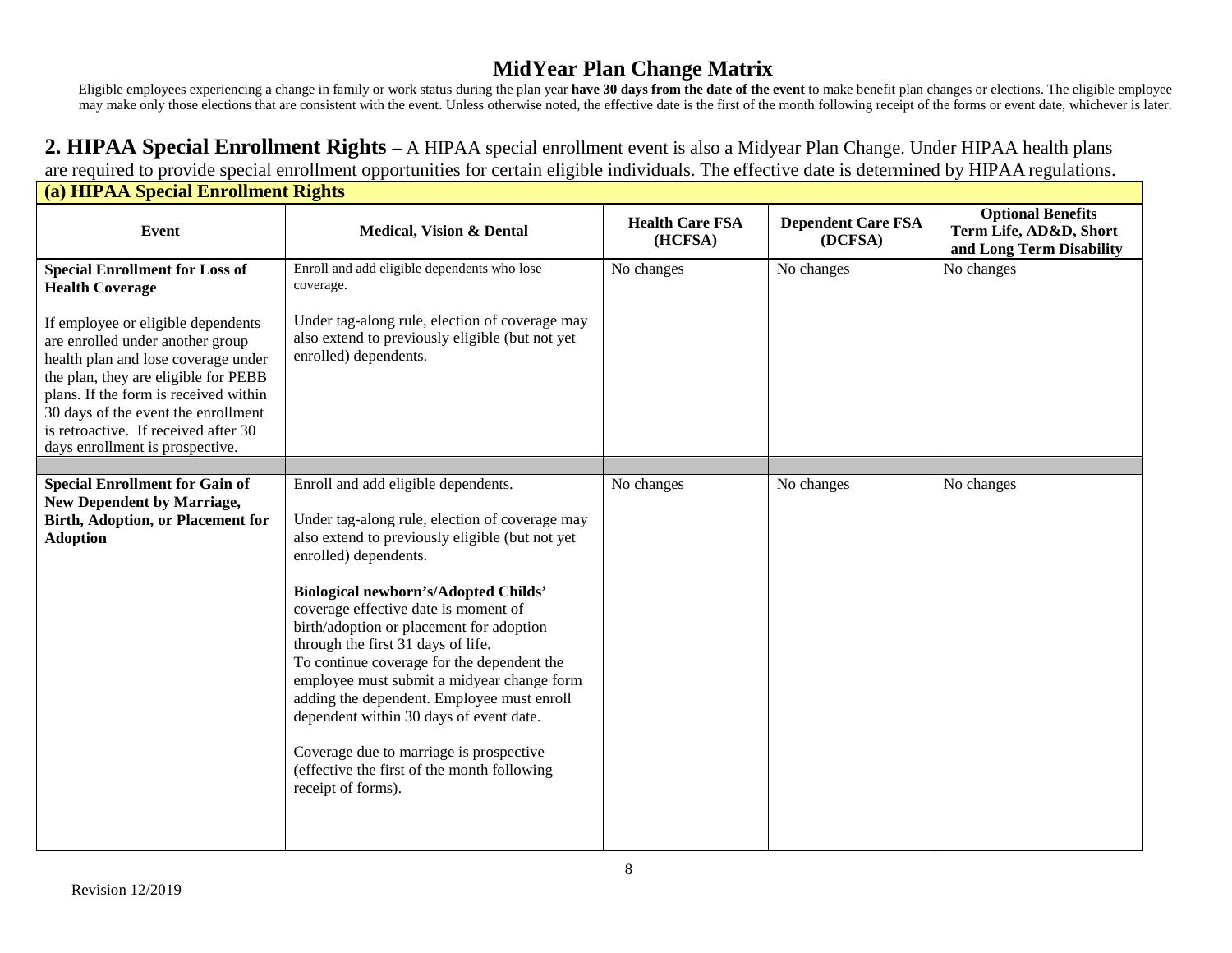Eligible employees experiencing a change in family or work status during the plan year **have 30 days from the date of the event** to make benefit plan changes or elections. The eligible employee may make only those elections that are consistent with the event. Unless otherwise noted, the effective date is the first of the month following receipt of the forms or event date, whichever is later.

#### **3. Gain or Loss Other Coverage –** employee/dependent gains or loses other coverage that affects theireligibility.

|                                                                                                | (a) Gain or Loss of Other Coverage                                                                                                                                                          |                                   |                                      |                                                         |  |  |  |
|------------------------------------------------------------------------------------------------|---------------------------------------------------------------------------------------------------------------------------------------------------------------------------------------------|-----------------------------------|--------------------------------------|---------------------------------------------------------|--|--|--|
| Event                                                                                          | <b>Medical, Vision &amp; Dental</b>                                                                                                                                                         | <b>Health Care FSA</b><br>(HCFSA) | <b>Dependent Care FSA</b><br>(DCFSA) | <b>Employee Group Term</b><br>Life, AD&D and Disability |  |  |  |
| Gain other group health coverage                                                               | Cancel, Opt-Out or Decline<br>Remove dependents who gain other coverage.                                                                                                                    | No changes                        | No changes                           | No changes                                              |  |  |  |
|                                                                                                |                                                                                                                                                                                             |                                   |                                      |                                                         |  |  |  |
| Loss of other group health<br>coverage                                                         | Enroll<br>Add eligible dependents who lost coverage.<br>Under tag-along rule, election of coverage may also extend<br>to previously eligible (but not yet enrolled) eligible<br>dependents. | No changes                        | No changes                           | No changes                                              |  |  |  |
| <b>Different Open Enrollment/Plan</b><br>Year under spouse/domestic<br>partner's employer plan | Corresponding changes can be made.<br>(e.g. gain coverage through spouse/partner's plan,<br>employee can opt-out or decline under PEBB or remove<br>individuals who gain coverage)          | No changes                        | Corresponding<br>changes can be made | Corresponding changes<br>can be made.                   |  |  |  |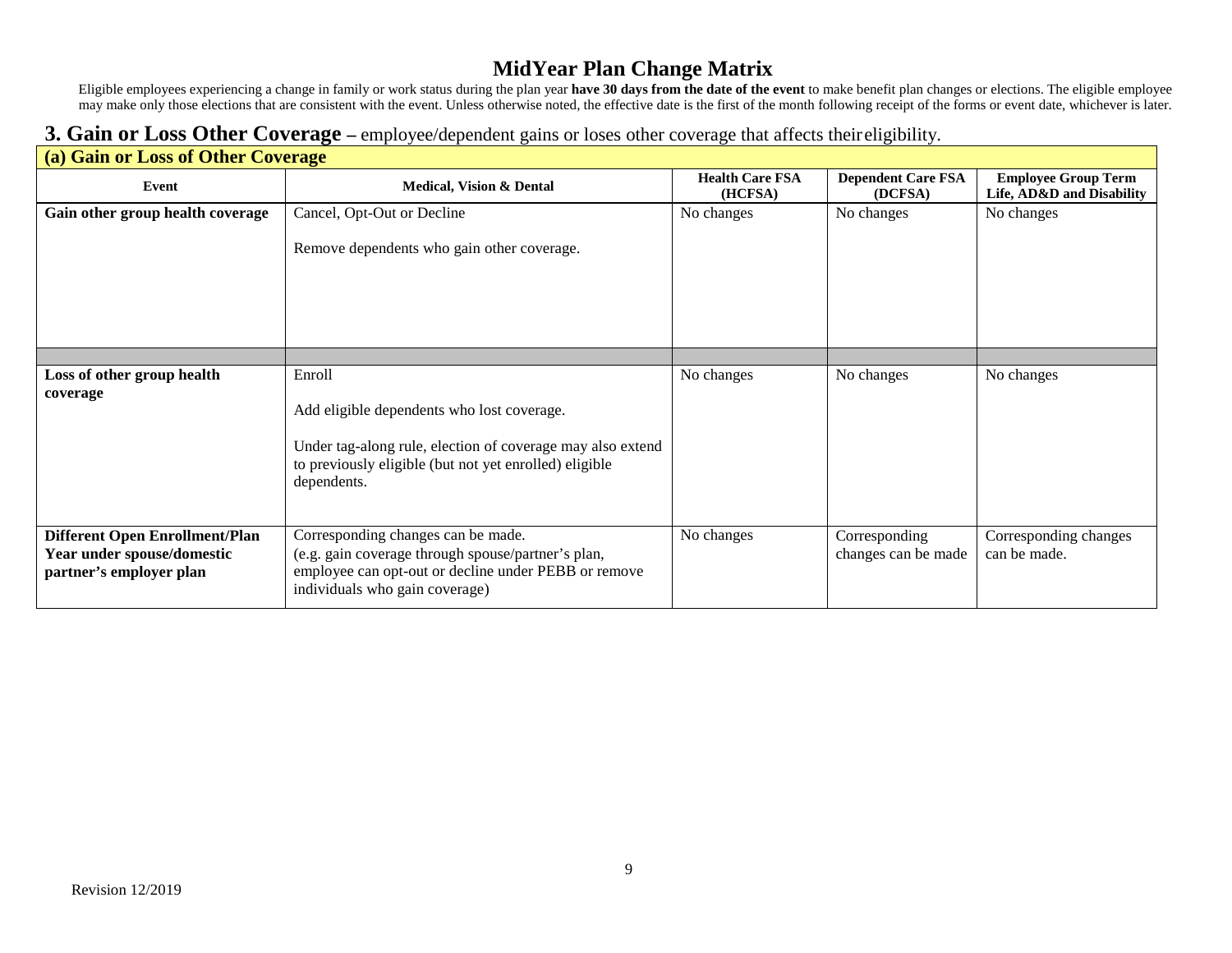Eligible employees experiencing a change in family or work status during the plan year **have 30 days from the date of the event** to make benefit plan changes or elections. The eligible employee may make only those elections that are consistent with the event. Unless otherwise noted, the effective date is the first of the month following receipt of the forms or event date, whichever is later.

#### **4. Judgments, Decrees, or Orders –**

**(a) Judgments, Decrees, or Orders (This change in election applies to an employee's eligible dependent child. This does not include divorce decrees or orders)**

| Event                                                                                                                 | <b>Medical, Vision &amp; Dental</b>                                                                                                                                                                 | <b>Health Care FSA</b><br>(HCFSA)                                              | <b>Dependent Care FSA</b><br>(DCFSA) | <b>Optional Benefits</b><br>Term Life, AD&D,<br><b>Short and Long Term</b><br><b>Disability</b> |
|-----------------------------------------------------------------------------------------------------------------------|-----------------------------------------------------------------------------------------------------------------------------------------------------------------------------------------------------|--------------------------------------------------------------------------------|--------------------------------------|-------------------------------------------------------------------------------------------------|
| <b>Order that Requires Coverage for</b><br>the Child of the employee,<br>employee's spouse/domestic partner<br>(NMSO) | Enroll the child to provide coverage.<br>Enroll from opt out or decline.<br>Under tag-along rule, election of coverage may also extend<br>to previously eligible (but not yet enrolled) dependents. | Enroll or increase<br>No change allowed<br>related to domestic<br>partnership. | No changes                           | No changes                                                                                      |
| <b>Order that Terminates coverage for</b>                                                                             | Cancel coverage for the child.                                                                                                                                                                      | Decrease                                                                       | No Changes                           | No Changes                                                                                      |
| the Child of the employee,<br>employee's spouse/domestic partner                                                      |                                                                                                                                                                                                     | No change allowed<br>related to domestic<br>partnership.                       |                                      |                                                                                                 |